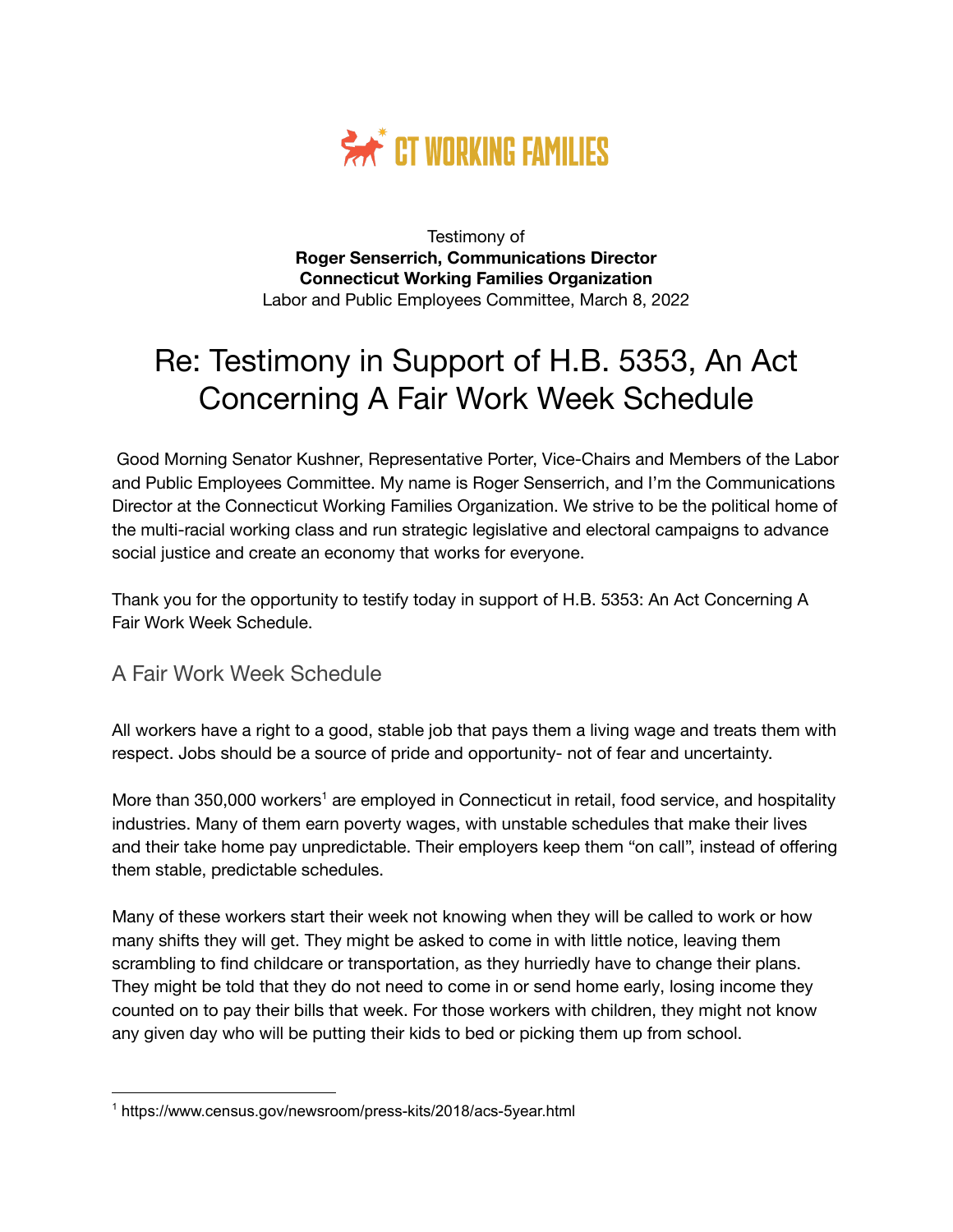Research has shown that unstable schedules are a widespread, and growing problem, that disproportionately impacts women and people of color. It has also made clear that on-call scheduling, and the instability it creates, has a clear negative impact on both workers, their children, and the broader economy.

## A widespread problem

Unstable scheduling has become endemic for workers in the service sector. An [extensive](https://irle.berkeley.edu/working-in-the-service-sector-in-connecticut/) survey [conducted](https://irle.berkeley.edu/working-in-the-service-sector-in-connecticut/) by the Shift Project in 2018<sup>2</sup> showed that two thirds of Connecticut workers in service jobs described their work schedules as irregular or variable. 43 percent had variable shifts, meaning that they changed from one week to the next, while 22 percent had rotating or split shifts. Only 19 percent had a regular daytime schedule.

Erratic schedules extended to the amount of hours worked, as well. The average worker reported a gap of thirteen hours between the week they worked the most and the one they worked the least hours during the past month. This translates to a 37 percent variation of income levels, creating a huge level of uncertainty about total take home pay any given month.

Research also shows that workers receive very little notice of their schedules. Less than half of surveyed Connecticut workers (44 percent) knew their schedules more than two weeks in advance. Close to a third (31 percent) had between one or two week's notice. A quarter had less than a week's notice; the majority in that group (18 percent of all workers) had four days or less. Receiving advance notice, however, was not enough to guarantee stable schedules. Two-thirds of workers reported keeping their schedule open for work, as they were expected to be on-call if shifts became available.

Employers sometimes tout erratic schedules as a way to provide workers with "flexibility", but research makes clear that workers reject that notion. A very large majority of workers (74 percent) expressed a preference for more predictable schedules. That share was even higher among workers that had the most unpredictable schedules (over 83 percent).

Erratic schedules pose a challenge for workers. Half of workers said that their schedule did not provide enough flexibility for them to handle family needs. More than a quarter saw their schedules as enough of a headache to become a chronic source of extra stress; almost three-quarters say that their work schedule sometimes, often, or always causes extra stress. Forty percent say that their work schedule always or often makes it hard to meet their caregiving responsibilities. These burdens become even more acute for working parents.

<sup>&</sup>lt;sup>2</sup> https://irle.berkeley.edu/working-in-the-service-sector-in-connecticut/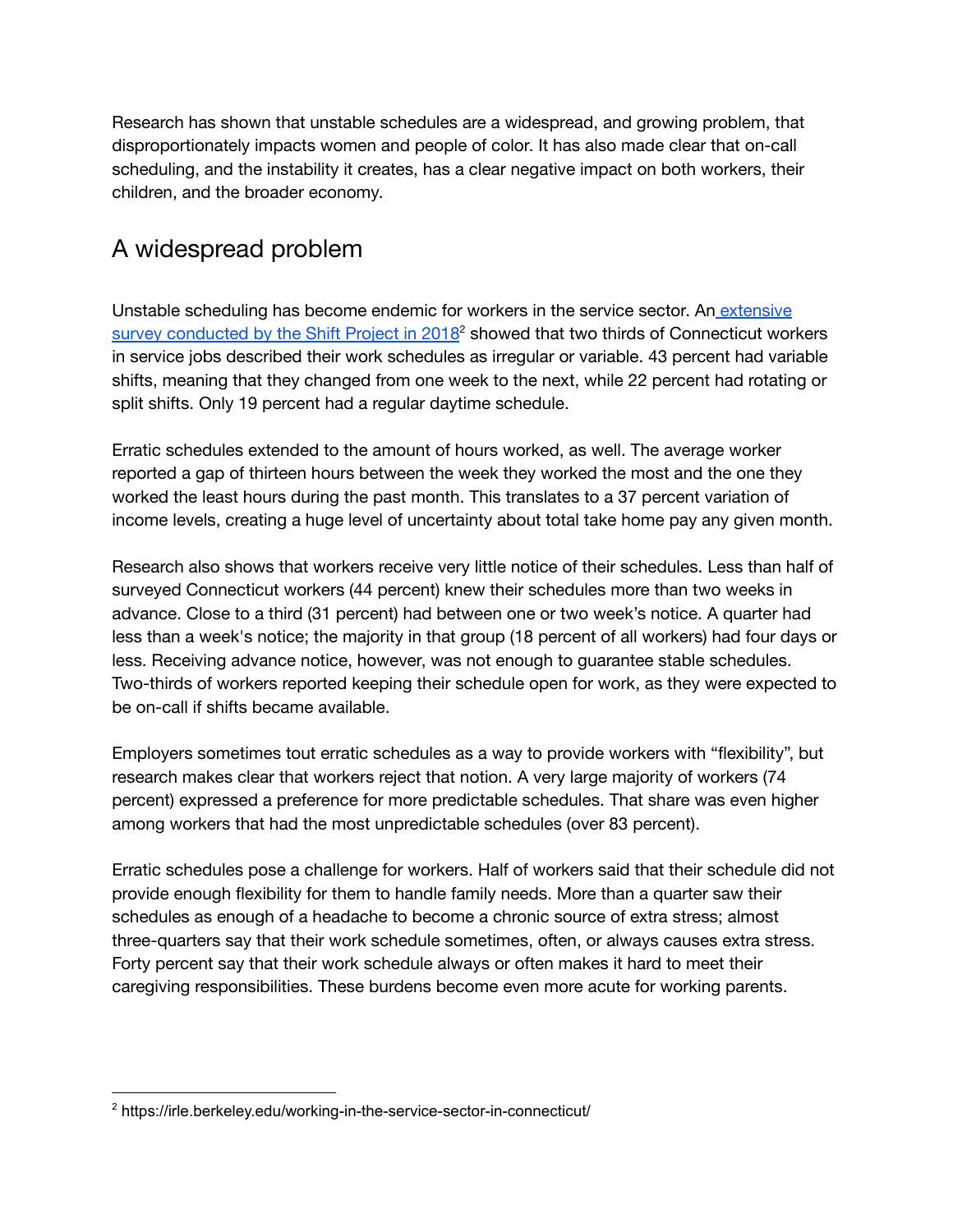The pandemic and economic recovery has not eased these impacts. For all the talk about hero pay and essential workers, a national survey from Harvard [researchers](https://shift.hks.harvard.edu/wp-content/uploads/2022/01/COVIDUpdate_Brief_Final.pdf)<sup>3</sup> found that erratic scheduling practices have not changed following during or after the COVID-19 lockdowns. In the most recent data, a striking 64 percent of workers received less than two weeks' notice on their schedule; 21 percent reported on-call shifts, 11 percent canceled shifts and 57 percent shift timing changes in the past month. More than a third (36 percent) had a "clopening" shift, having to close the store and reopen it the following day with little to no rest. Two thirds of those surveyed said they wanted a more stable and predictable work schedule. More than half of those working part time (53 percent) wanted more shifts.

Racial and gender disparities present before the pandemic have grown wider, as well. People of color, especially women, are more likely to work in hourly service jobs, meaning they are more likely to be exposed to erratic schedules. They are also more likely to have to deal with unpredictable schedules, cancellations, and short notice periods within the service sector. Overall, women of color were 15-30 percent more likely to experience canceled shifts, on-call shifts, and involuntary part-time work compared with white men.

#### The impact of unstable schedules on workers

Erratic scheduling is more than a minor inconvenience for workers. It has a persistent effect on their well being, and a devastating impact on their families.

We expect our jobs to be a source of stability; they are the foundation of our financial well being, the organizing principle that we set our routines and lives around. For workers that have to live with unpredictable scheduling, however, this foundation is built on shaky ground. Instead of a source of security, their jobs become a source of uncertainty.

[Research](https://shift.hks.harvard.edu/its-about-time-how-work-schedule-instability-matters-for-workers-families-and-racial-inequality/) shows<sup>4</sup> that close to a third of hourly service sector workers (29 percent) reported hunger hardship, that is, either went hungry or relied on food pantries as they could not afford enough food. One in six experienced some form of homelessness. The percentage of workers facing these challenges increased the more unpredictable their schedules were. Even something as simple as posting scheduled in advance made a significant difference - 36 percent of workers that got their schedules within days of their shift went hungry, compared to 28 percent to those that had a two-week notice. The figures for homelessness and other

<sup>4</sup> <sup>3</sup> https://shift.hks.harvard.edu/wp-content/uploads/2022/01/COVIDUpdate\_Brief\_Final.pdf

https://shift.hks.harvard.edu/its-about-time-how-work-schedule-instability-matters-for-workers-families-and -racial-inequality/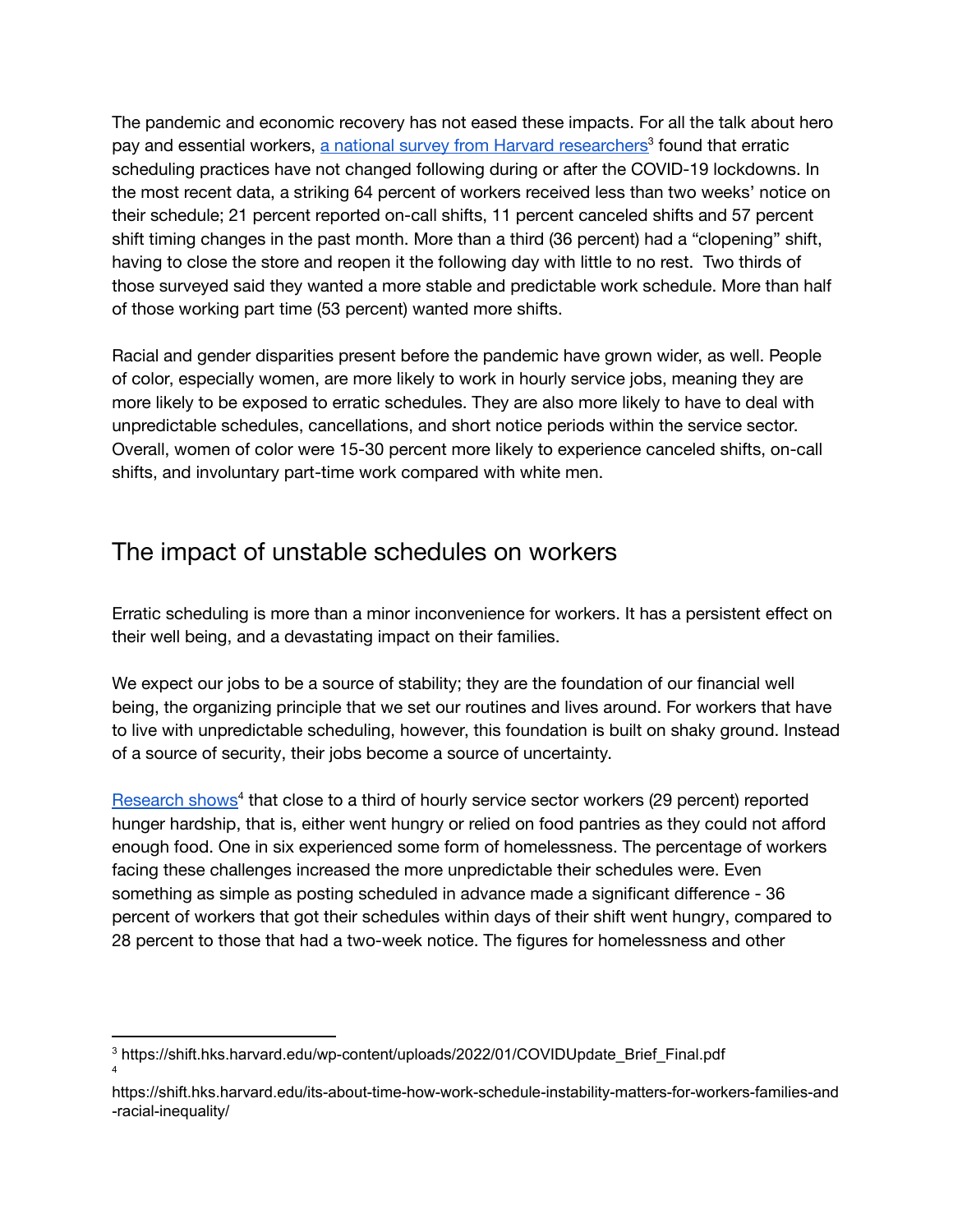hardships paint a similar [picture](https://scholar.harvard.edu/dschneider/publications/hard-times-routine-schedule-unpredictability-and-material-hardship-among)<sup>5</sup>. Researchers also found correlations between [unstable](https://www.healthaffairs.org/do/10.1377/forefront.20200213.315417/full/) schedules and poor [health-related](https://www.healthaffairs.org/do/10.1377/forefront.20200213.315417/full/) outcomes<sup>6</sup>.

The stress derived from constantly shifting schedules goes beyond parents to impact their families. Children are especially vulnerable to stress, and unstable schedules and constantly changing childcare [arrangements](https://academic.oup.com/socpro/advance-article-abstract/doi/10.1093/socpro/spaa020/5905573?redirectedFrom=fulltext&login=false) have an immediate effect not just on their routine, but on how they behave, and how they do in school<sup>7</sup>. Research has shown that children of parents with erratic schedules are considerably more likely to feel sad or [angry](https://equitablegrowth.org/working-papers/parental-exposure-to-routine-work-schedule-uncertainty-and-child-behavior/)<sup>8</sup>, be [https://shift.hks.harvard.edu/](https://shift.hks.harvard.edu/%20still-unstable) still-unstable<sup>9</sup>, or even not getting adequate sleep.

The health impact on children are even more direct and immediate: children whose parents are exposed to routine schedule unpredictability and instability are more likely to have attacks of wheezing or to make visits to the ER for asthma than children whose parents worked more stable and predictable schedules.

### The impact of unstable schedules on the economy

The impact of unstable, erratic schedules goes beyond workers themselves, but also extends to the companies they work for and the broader economy.

Studies have consistently shown that companies with precarious schedules have much [higher](https://journals.sagepub.com/doi/full/10.1177/00197939211048484) [employee](https://journals.sagepub.com/doi/full/10.1177/00197939211048484) turnover<sup>10</sup>. In contrast, companies that have worked to reduce unstable scheduling have seen <u>marked reductions in turnover, as well as increased [productivity](https://crownschool.uchicago.edu/sites/default/files/uploads/2018_Stable_Schedules_Study_Report.pdf)</u><sup>11</sup>, and lower labor costs.

Unstable schedules have impacts that go beyond individual companies and lost productivity. First, research has shown that high turnover among low-wage workers presents an obstacle to achieving financial stability, so shifting jobs hinders upward mobility. This, added to the impact of unstable schedules on children, has dire consequences for opportunity and social mobility. For many employees, working hard is not enough to get ahead, as they are constantly undermined by their own employers.

5

7

- https://scholar.harvard.edu/dschneider/publications/hard-times-routine-schedule-unpredictability-and-mate rial-hardship-among
- <sup>6</sup> https://www.healthaffairs.org/do/10.1377/forefront.20200213.315417/full/

<sup>8</sup> https://academic.oup.com/socpro/advance-article-abstract/doi/10.1093/socpro/spaa020/5905573?redirect edFrom=fulltext&login=false

https://equitablegrowth.org/working-papers/parental-exposure-to-routine-work-schedule-uncertainty-and-c hild-behavior/

<sup>9</sup> https://shift.hks.harvard.edu/ still-unstable

<sup>10</sup> https://journals.sagepub.com/doi/full/10.1177/00197939211048484

<sup>11</sup> https://crownschool.uchicago.edu/sites/default/files/uploads/2018\_Stable\_Schedules\_Study\_Report.pdf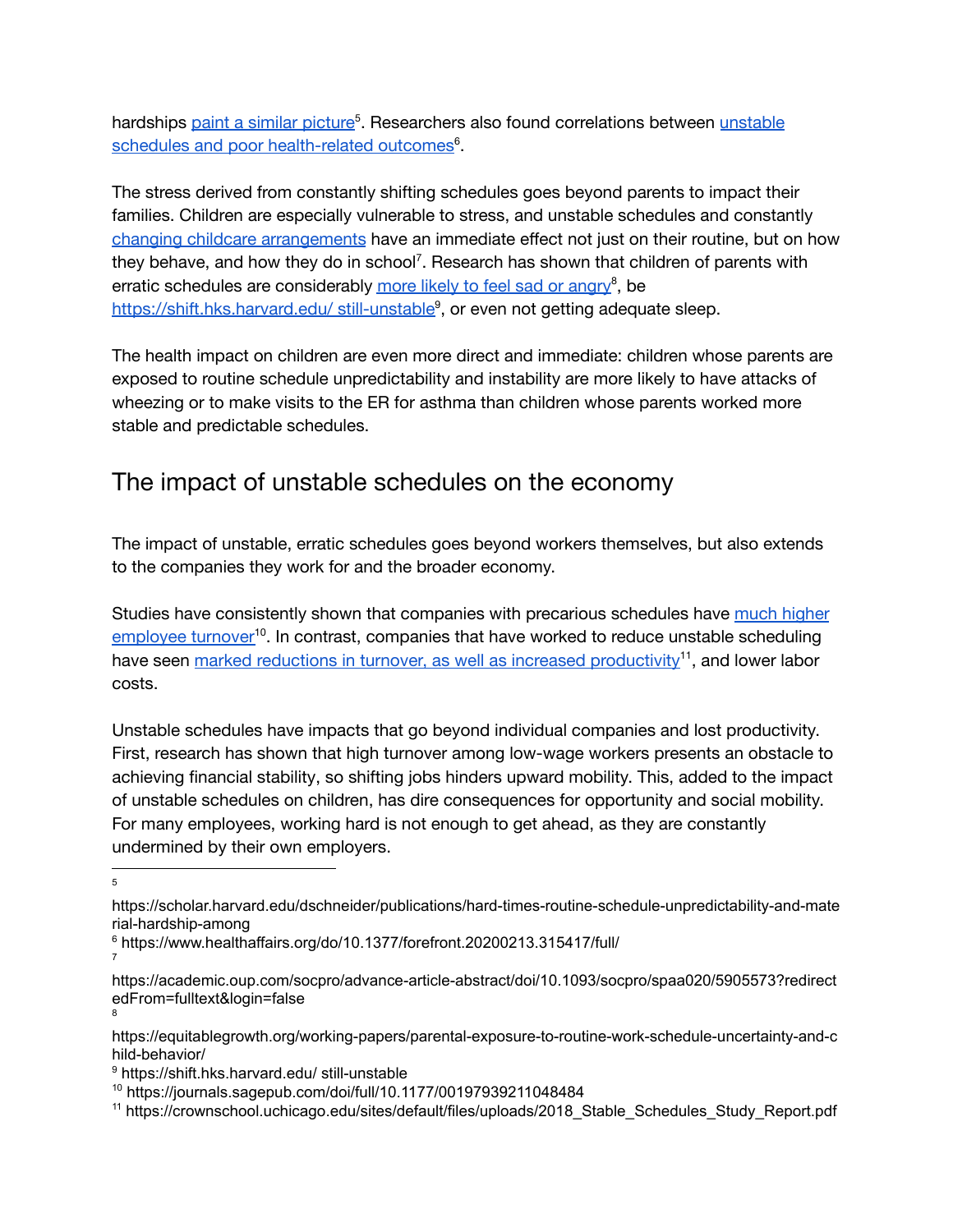The economic impact of these low-quality jobs has also a broader public health impact. The rise of "deaths of despair" (deaths by drug overdose, suicide, or alcohol) closely [follows](https://www.vox.com/2020/4/15/21214734/deaths-of-despair-coronavirus-covid-19-angus-deaton-anne-case-americans-deaths) the increase of low-wage, no-benefits, employment $^{12}$ . It has an immediate fiscal impact, as well, as the increased need for social programs like health insurance, SNAP, or public housing derived from erratic scheduling ends up falling on the taxpayer. We have estimated that employers of low-wage, full-time workers in Connecticut alone are subsidized to the tune of \$1.9 billion a year in SNAP and Medicaid benefits alone. Low wages are costly to everyone but the corporations that rely on them.

Above all, however, unpredictable schedules are the result of an economy that does not value or respects its workers. The underlying message to erratic shifts and on-call, part-time, low-wage jobs is that the large corporations that engage in these practices believe that their employees are disposable, not worthy of respect. Their time, their families, their lives, are less important than their bottom line.

#### The Fair Workweek bill as a solution

Although some companies are moving away from on-call scheduling, this trend is not happening fast enough. The proposed legislation under consideration by this committee, H.B. 5353, is necessary to bring forward these changes, and provide workers the stability they need.

Fair Workweek laws and ordinances have passed in [New](https://www1.nyc.gov/office-of-the-mayor/news/372-17/mayor-de-blasio-speaker-mark-viverito-that-new-york-city-the-largest-city-end#/0) York<sup>13</sup>, [Seattle](https://www.seattle.gov/Documents/Departments/LaborStandards/OLS_SS_one-pager_04-26-17.pdf)<sup>14</sup>, [Philadelphia](https://www.phila.gov/documents/fair-workweek-resources/)<sup>15</sup>, and San [Francisco](https://resources.harri.com/role/hr/explained-san-francisco-fair-workweek-regulations/)<sup>16</sup>. Oregon [passed](http://www.fairworkweek.org/news-bedford/2017/8/10/slate-malls-and-restaurants-schedule-workers-at-the-last-minute-oregon-just-made-that-illegal) a bill in 2017<sup>17</sup>, although with a more limited scope than the present bill. Research has shown that the impact on workers has been overwhelmingly positive, with no downsides for the business impacted by the legislation. The legislation has also proven effective to give part time workers access to additional shifts, as employers have to offer additional shifts to current employees before hiring more part-time workers.

In their [evaluation](https://www.pnas.org/doi/10.1073/pnas.2107828118) of the Seattle ordinance<sup>18</sup>, the Shift project found that not only was it effective in reducing schedule instability, but that it created an immediate, positive impact on

12

- https://www1.nyc.gov/office-of-the-mayor/news/372-17/mayor-de-blasio-speaker-mark-viverito-that-new-y ork-city-the-largest-city-end#/0
- <sup>14</sup> https://www.seattle.gov/Documents/Departments/LaborStandards/OLS\_SS\_one-pager\_04-26-17.pdf
- <sup>15</sup> https://www.phila.gov/documents/fair-workweek-resources/
- 17 <sup>16</sup> https://resources.harri.com/role/hr/explained-san-francisco-fair-workweek-regulations/
- http://www.fairworkweek.org/news-bedford/2017/8/10/slate-malls-and-restaurants-schedule-workers-at-th e-last-minute-oregon-just-made-that-illegal

https://www.vox.com/2020/4/15/21214734/deaths-of-despair-coronavirus-covid-19-angus-deaton-anne-ca se-americans-deaths

<sup>13</sup>

<sup>18</sup> https://www.pnas.org/doi/10.1073/pnas.2107828118